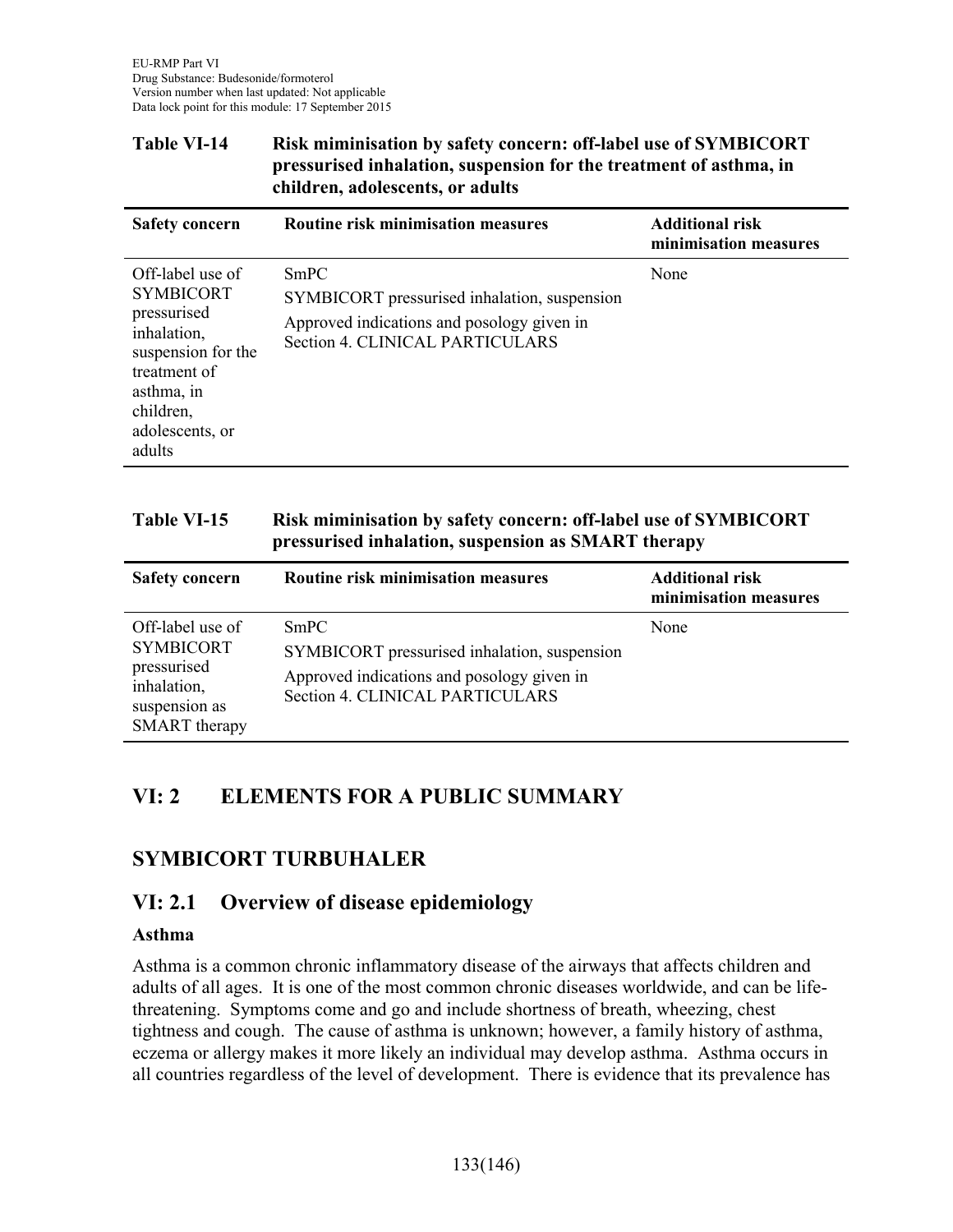considerably increased in recent years, especially among children. Globally, the number of deaths related to asthma is estimated at around 250,000 per year.

#### **Chronic obstructive pulmonary disease**

Chronic obstructive pulmonary disease (COPD) is a long-term disease in which the airways and air sacs inside the lungs become damaged or blocked, leading to difficulty breathing. Symptoms of COPD usually develop over a number of years and can include breathlessness (especially after physical activity), persistent cough sometimes with mucus, wheezing, and frequent chest infections. The main cause is smoking, but other causes have been identified. The disease is worsened by bacterial and viral infections in the chest which cause exacerbations (flare-ups). Both exacerbations and chest infections can require admission to hospital and in some cases can lead to death. In 2012, COPD was, globally, the third most common cause of death, with over 3.1 million deaths, and approximately 200,000 to 300,000 people die each year in Europe because of COPD.

# **VI: 2.2 Summary of treatment benefits**

SYMBICORT TURBUHALER is an inhaler that contains two different medicines: budesonide and formoterol. Budesonide belongs to a group of medicines called 'corticosteroids'. It works by reducing and preventing swelling and inflammation in your lungs. Formoterol belongs to a group of medicines called 'bronchodilators'. It works by relaxing the muscles in your airways so that you can breathe more easily.

SYMBICORT TURBUHALER is prescribed to treat asthma in children (from age 6), adolescents and adults with asthma that is not well controlled by inhaled corticosteroids alone. SYMBICORT TURBUHALER is prescribed to treat adults with chronic obstructive pulmonary disease (COPD).

Studies in asthma patients have shown daily use of SYMBICORT TURBUHALER improves breathing, reduces asthma symptoms, and reduces asthma exacerbations (temporary worsenings of asthma) compared to regular use of the corticosteroid budesonide alone. SYMBICORT TURBUHALER can also be used to relieve asthma symptoms that occasional occur because formoterol is as rapid acting as commonly used reliever medications. Asthma patients that take SYMBICORT TURBUHALER every day plus as-needed for the relief of symptoms when they occur (called SYMBICORT SMART) have fewer severe asthma exacerbations compared to patients that take SYMBICORT TURBUHALER daily, at the same or higher regular dose, but use a separate reliever medication.

Studies in COPD patients have shown daily use of SYMBICORT TURBUHALER reduces COPD exacerbations as compared with treatment with formoterol alone or placebo while providing similar improvements in breathing as formoterol alone.

# **VI: 2.3 Unknowns relating to treatment benefits**

There are no data available for use of budesonide/formoterol in patients with reduced liver and kidney function.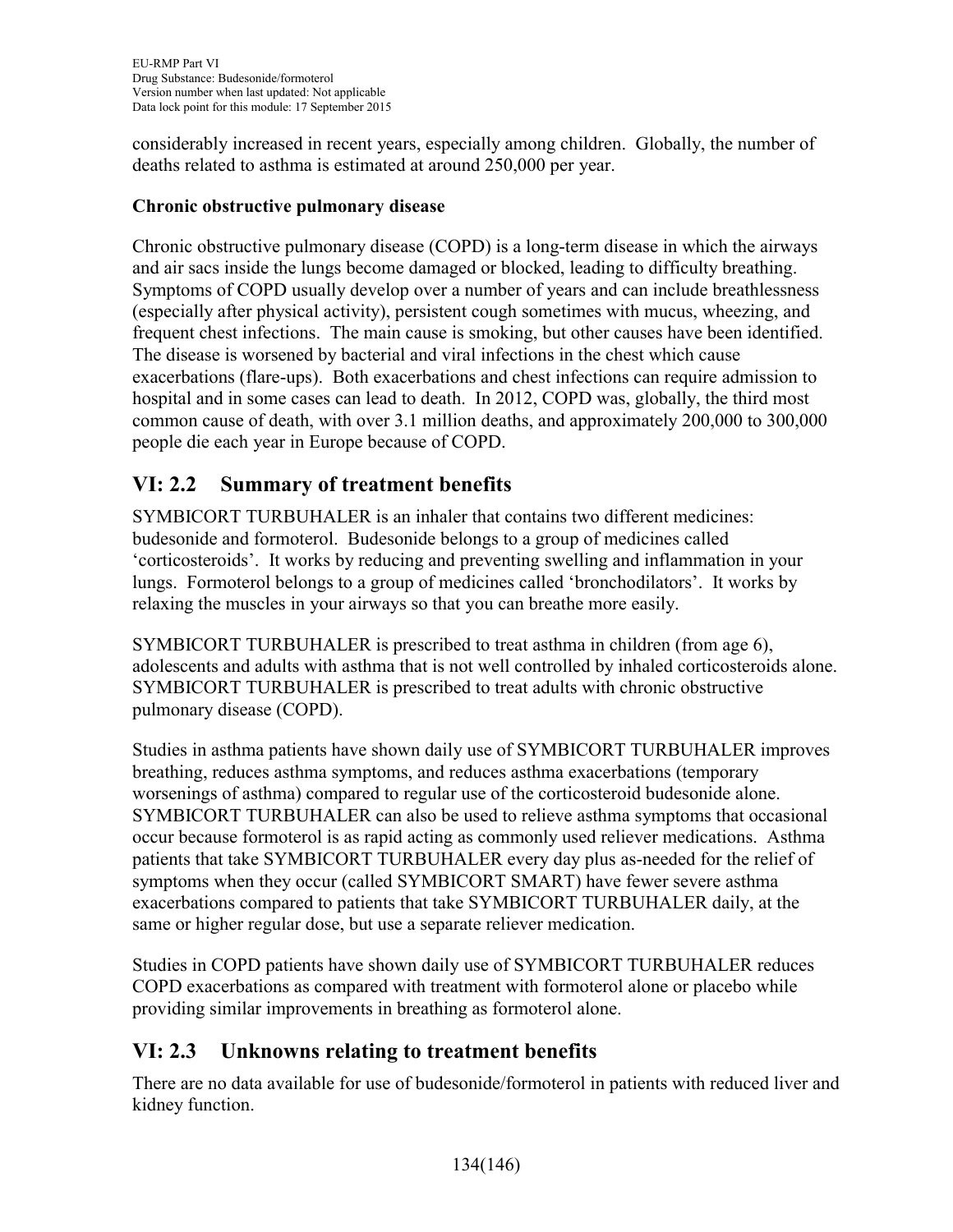## **VI: 2.4 Summary of safety concerns**

This section presents a summary of important identified risks, important potential risks and missing information. These are defined as follows:

- An important identified risk is an unpleasant event for which there is enough evidence for it to be linked with the medicine of interest, and where the possibility of that event occurring could lessen the potential benefits of taking the medicine.
- An important potential risk is an unpleasant event for which there is some reason for suspicion of a link with the medicine of interest but where this link has not been confirmed. Inclusion of information relating to a potential risk should not be taken to imply that causal association with the use of SYMBICORT has been established.
- Missing information is information about the safety of a medicine which is not available that may represent a gap in the ability to predict the safety of the medicine in particular cases or patients.

| <b>Risk</b>                                                                                                                                                  | What is known                                                                                                                                                                                                                                                                                                                                                                                                                                                                                                                | <b>Preventability</b>                                                                                                                                                                                                                                                                                                                                |
|--------------------------------------------------------------------------------------------------------------------------------------------------------------|------------------------------------------------------------------------------------------------------------------------------------------------------------------------------------------------------------------------------------------------------------------------------------------------------------------------------------------------------------------------------------------------------------------------------------------------------------------------------------------------------------------------------|------------------------------------------------------------------------------------------------------------------------------------------------------------------------------------------------------------------------------------------------------------------------------------------------------------------------------------------------------|
| Heart problems due to<br>formoterol (which belongs to a<br>class of drugs called long-acting<br>adrenergic beta <sub>2</sub> -receptor<br>agonists or LABAs) | Formoterol is a LABA and<br>shares the actions of this class of<br>'bronchodilators'.<br>Palpitations (awareness of the<br>heart beating) have been<br>reported commonly with<br>budesonide/formoterol<br>(affecting less than 1 in 10)<br>people), fast heartbeat<br>uncommonly (affecting less than<br>1 in 100 people), uneven heart<br>beat rarely (may affect up to 1 in<br>1000 people), and chest pain or<br>tightness in the chest (angina)<br>pectoris) very rarely (affecting<br>less than $1$ in $10,000$ people) | Patients should talk to their<br>doctor or pharmacist before<br>using SYMBICORT if they<br>have:<br>- high blood pressure, or have<br>ever had a heart problem<br>(including an uneven heartbeat,<br>a very fast pulse, narrowing of<br>the arteries or heart failure);<br>- problems with the thyroid<br>- low levels of potassium in the<br>blood. |

### **Table VI-16 Important identified risks**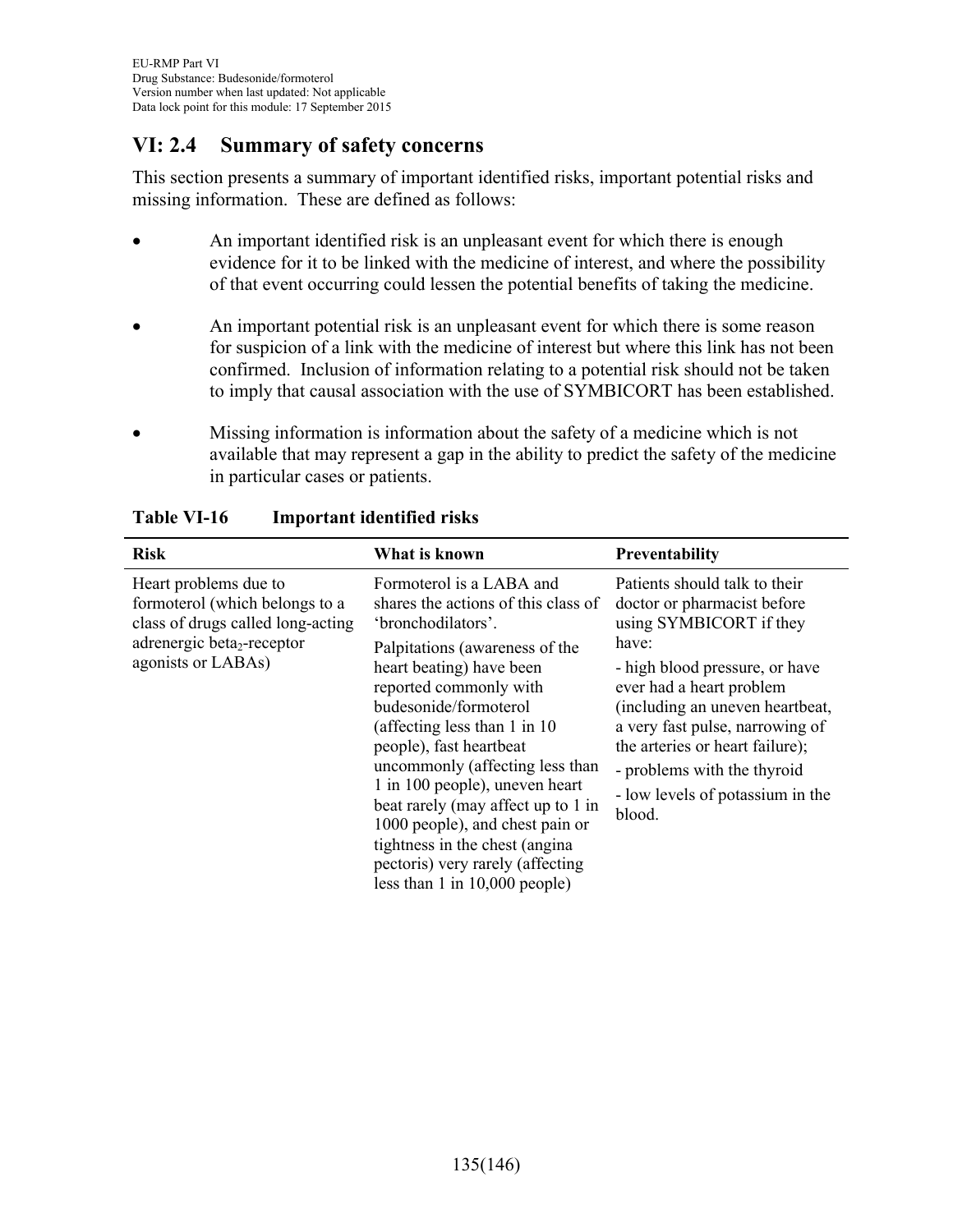| <b>Risk</b>                                                                                                                                                                      | What is known                                                                                                                                                                                                                                                                                                                                                                                                                                                                                                                  | Preventability                                                                                                                                                             |
|----------------------------------------------------------------------------------------------------------------------------------------------------------------------------------|--------------------------------------------------------------------------------------------------------------------------------------------------------------------------------------------------------------------------------------------------------------------------------------------------------------------------------------------------------------------------------------------------------------------------------------------------------------------------------------------------------------------------------|----------------------------------------------------------------------------------------------------------------------------------------------------------------------------|
| Drug allergy is an excessive,<br>undesirable (damaging,<br>discomfort-producing and<br>sometimes fatal) reaction<br>produced by the body's normal<br>defences (ie immune system) | Drug allergic reactions are<br>similar to allergic reactions<br>resulting from food and other<br>substances that we ingest. An<br>individual's genetic make-up<br>helps determine what they are<br>allergic to and the severity of<br>their allergies. Allergic<br>reactions can be mild or deadly.<br>Mild reactions include itching,<br>rash, and hives. More serious<br>reactions involve swelling of<br>lips, tongue, and difficulty<br>breathing. Any drug or a<br>component in a drug can cause<br>an allergic reaction. | Patients that are allergic to<br>budesonide, formoterol, or any<br>of the ingredients of<br>SYMBICORT should tell their<br>doctor. Other medications may<br>be prescribed. |
| Temporary narrowing of the<br>airways (paradoxical<br>bronchospasm) that occurs<br>suddenly, leading to difficulties<br>in breathing or wheezing.                                | As with other inhalation<br>therapy, a temporary narrowing<br>of the airways may occur rarely<br>after inhaling SYMBICORT,<br>with an immediate increase in<br>wheezing, shortness of breath<br>and cough after dosing.<br>Paradoxical bronchospasm was<br>reported very rarely in patients<br>taking budesonide/formoterol<br>(may affect up to 1 in 10,000<br>people).<br>If this occurs, patients should<br>contact their doctor immediately<br>as they may need to have their<br>treatment changed.                        | None known.                                                                                                                                                                |

### **Table VI-16 Important identified risks**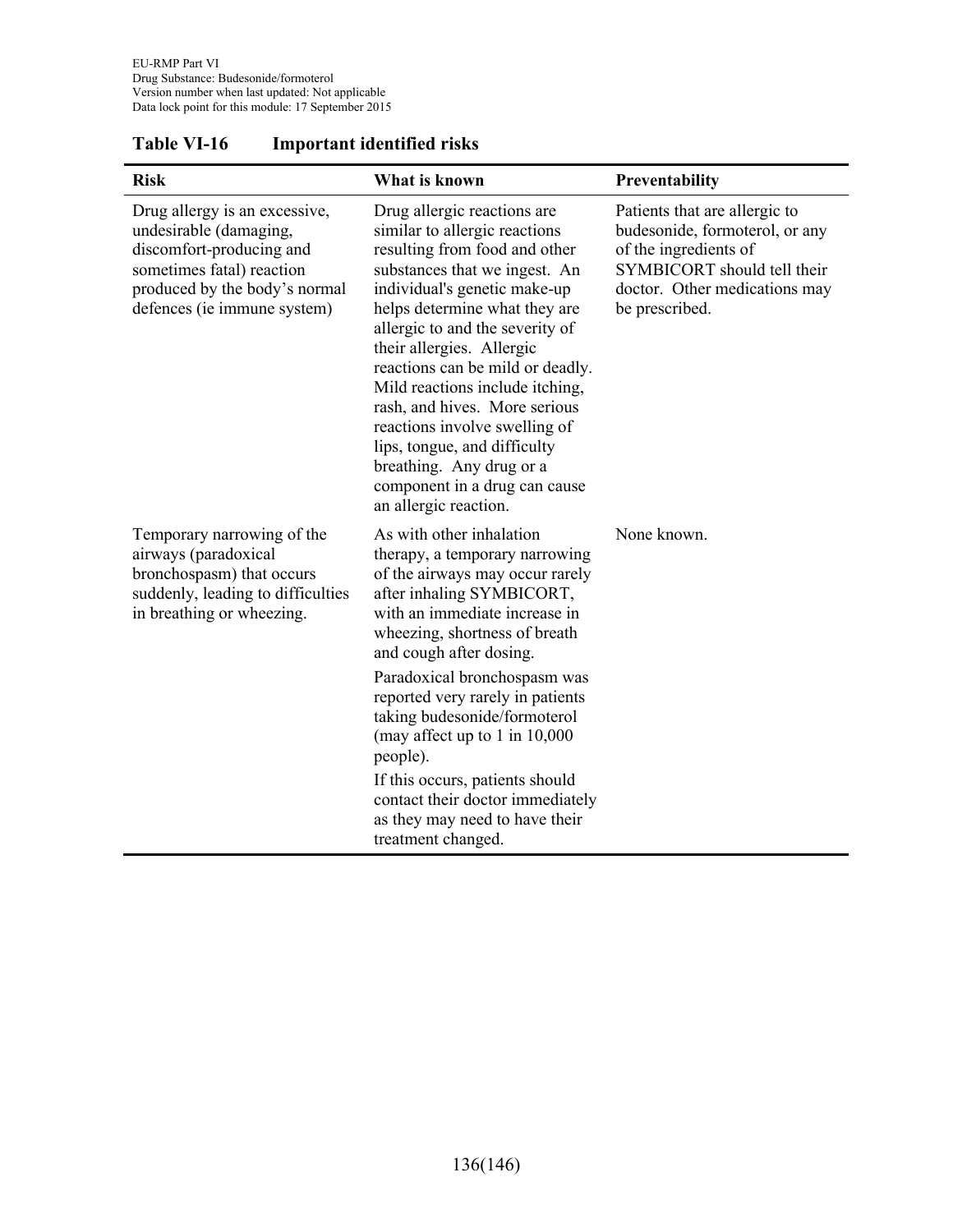| <b>Risk</b>                                                                                                                                              | What is known                                                                                                                                                                                                                                                                                                                                    |
|----------------------------------------------------------------------------------------------------------------------------------------------------------|--------------------------------------------------------------------------------------------------------------------------------------------------------------------------------------------------------------------------------------------------------------------------------------------------------------------------------------------------|
| Off-label use of SYMBICORT TURBUHALER<br>as maintenance and reliever therapy (SMART) in<br>patients under the age of 12                                  | SYMBICORT maintenance and reliever therapy<br>has been studied in children but is not approved<br>for use in this population due to Health Authority<br>concerns that children may not use SYMBICORT<br>TURBUHALER as-needed appropriately.<br>Children with asthma should be prescribed<br>SYMBICORT TURBUHALER as a fixed<br>maintenance dose. |
| Off-label use of SYMBICORT TURBUHALER<br>as maintenance and reliever therapy (SMART)<br>using the highest strength inhaler<br>$(320/9 \mu g/inhalation)$ | SYMBICORT maintenance and reliever therapy<br>with the $320/9$ $\mu$ g/inhalation strength inhaler is<br>not recommended as as-needed use of this<br>strength may result in a total daily dose of<br>SYMBICORT exceeding those proven to be safe<br>and effective.                                                                               |
| Off-label use of SYMBICORT TURBUHALER<br>as maintenance and reliever therapy (SMART) to<br>treat chronic obstructive pulmonary disease.                  | SYMBICORT SMART has not been studied in<br>patients with COPD; thus, there is no information<br>available regarding whether it is safe or effective<br>in these patients. Patients with COPD should be<br>prescribed SYMBICORT as a fixed maintenance<br>dose.                                                                                   |

#### **Table VI-17 Important potential risks**

There is no missing information with regard to the approved use of SYMBICORT TURBUHALER that is considered to be a safety concern.

### **VI: 2.5 Summary of additional risk minimisation measures by safety concern**

All medicines have a Summary of Product Characteristics that provides physicians, pharmacists, and other health care professionals with details on how to use the medicine, and also describes the risks and recommendations for minimising them. Information for patients is available in lay language in the Package Leaflet. The measures in these documents are known as routine risk minimisation measures.

The Summary of Product Characteristics and the Package Leaflet for SYMBICORT TURBUHALER can be found on the products' European Public Assessment Report web page.

SYMBICORT TURBUHALER has no additional risk minimisation measures.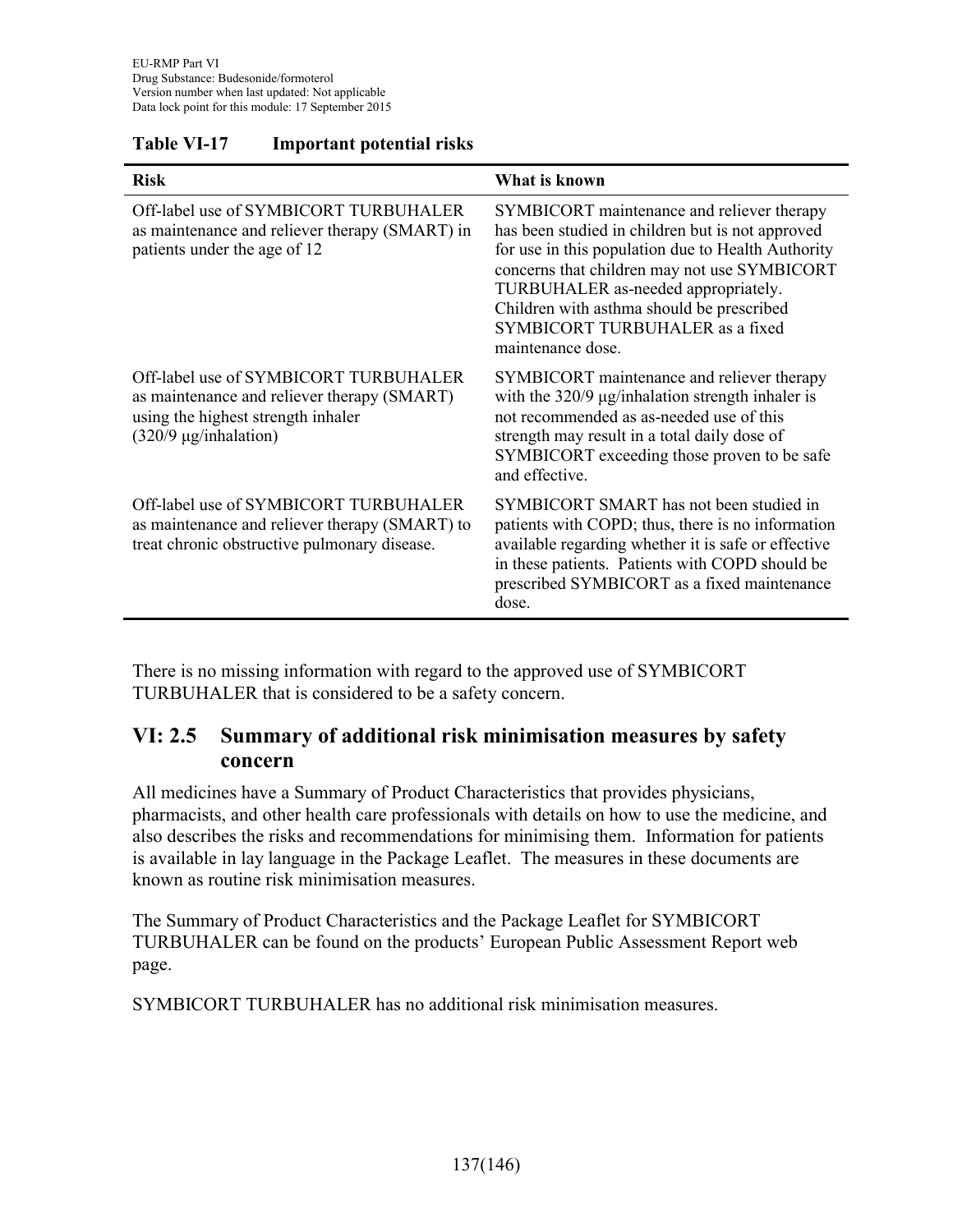## **VI: 2.6 Planned post authorisation development plan**

The effectiveness and safety of SYMBICORT TURBUHALER has been well demonstrated in clinical studies and prescribed use in patients. No additional studies are planned to support the use of SYMBICORT products in the EU.

## **VI: 2.7 Summary of changes to the Risk Management Plan over time**

Not applicable, as this is the first version of the EU-RMP for the SYMBICORT inhalation products as a whole.

# **SYMBICORT pressurised inhalation, suspension**

## **VI: 2.8 Overview of disease epidemiology**

#### **Asthma**

Asthma is a common chronic inflammatory disease of the airways that affects children and adults of all ages. It is one of the most common chronic diseases worldwide, and can be lifethreatening. Symptoms come and go and include shortness of breath, wheezing, chest tightness and cough. The cause of asthma is unknown; however, a family history of asthma, eczema or allergy makes it more likely an individual may develop asthma. Asthma occurs in all countries regardless of the level of development. There is evidence that its prevalence has considerably increased in recent years, especially among children. Globally, the number of deaths related to asthma is estimated at around 250,000 per year.

#### **Chronic obstructive pulmonary disease**

Chronic obstructive pulmonary disease (COPD) is a long-term disease in which the airways and air sacs inside the lungs become damaged or blocked, leading to difficulty breathing. Symptoms of COPD usually develop over a number of years and can include breathlessness (especially after physical activity), persistent cough sometimes with mucus, wheezing, and frequent chest infections. The main cause is smoking, but other causes have been identified. The disease is worsened by bacterial and viral infections in the chest which cause exacerbations (flare-ups). Both exacerbations and chest infections can require admission to hospital and in some cases can lead to death. In 2012, COPD was, globally, the third most common cause of death, with over 3.1 million deaths, and approximately 200,000 to 300,000 people die each year in Europe because of COPD.

### **VI: 2.9 Summary of treatment benefits**

SYMBICORT pressurised inhalation, suspension is an inhaler that contains two different medicines: budesonide and formoterol. Budesonide belongs to a group of medicines called 'corticosteroids'. It works by reducing and preventing swelling and inflammation in your lungs. Formoterol belongs to a group of medicines called 'bronchodilators'. It works by relaxing the muscles in your airways so that you can breathe more easily.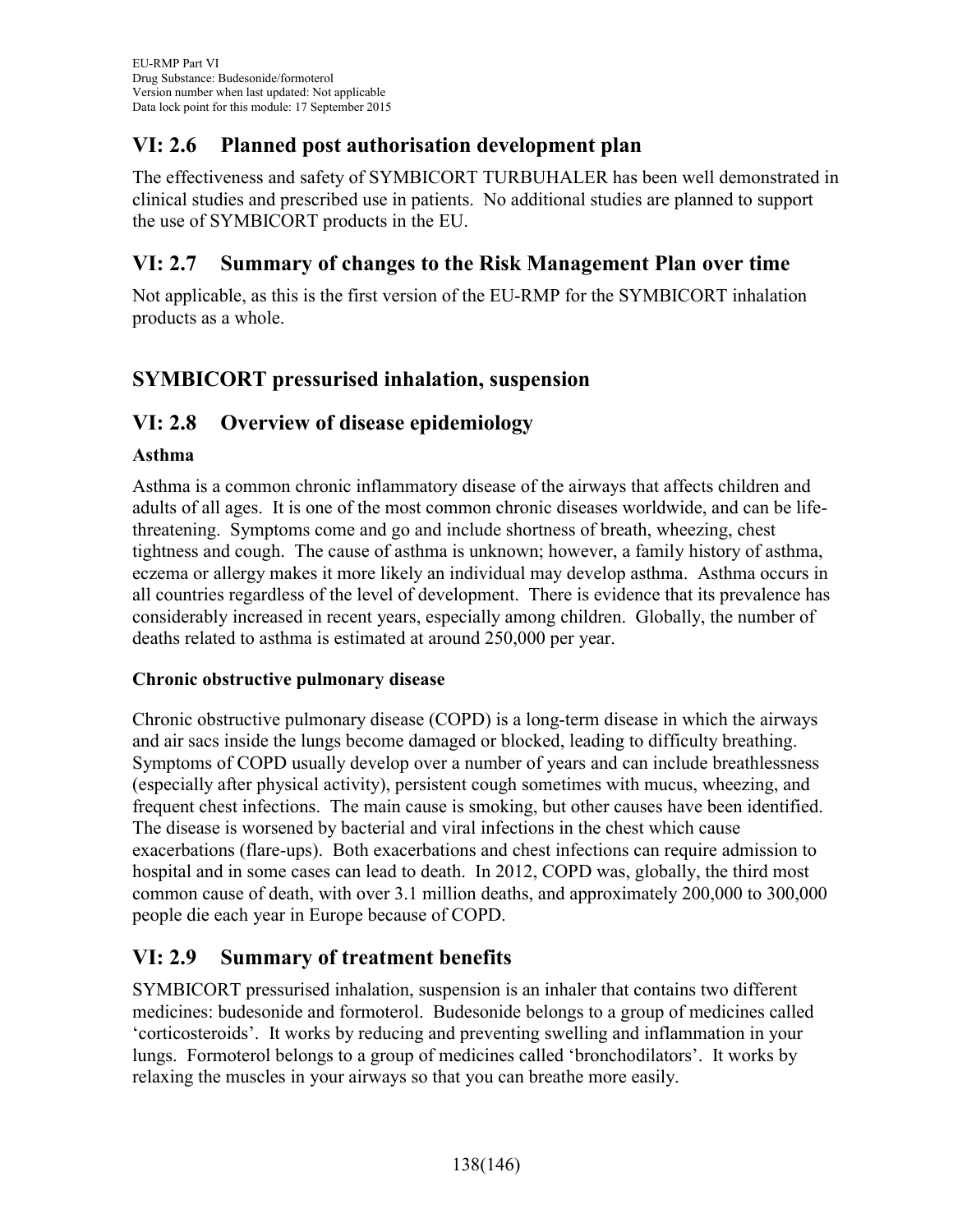SYMBICORT pressurised inhalation, suspension is prescribed to treat adults with chronic obstructive pulmonary disease (COPD).

In COPD studies with SYMBICORT pressurised inhalation, suspension, patients receiving SYMBICORT pressurised inhalation, suspension breathed better than patients treated with just formoterol or just budesonide. Patients also had fewer symptoms and fewer COPD exacerbations.

# **VI: 2.10 Unknowns relating to treatment benefits**

There are no data available for use of budesonide/formoterol in patients with reduced liver and kidney function.

# **VI: 2.11 Summary of safety concerns**

This section presents a summary of important identified risks, important potential risks and missing information. These are defined as follows:

- An important identified risk is an unpleasant event for which there is enough evidence for it to be linked with the medicine of interest, and where the possibility of that event occurring could lessen the potential benefits of taking the medicine.
- An important potential risk is an unpleasant event for which there is some reason for suspicion of a link with the medicine of interest but where this link has not been confirmed. Inclusion of information relating to a potential risk should not be taken to imply that causal association with the use of SYMBICORT has been established.
- Missing information is information about the safety of a medicine which is not available that may represent a gap in the ability to predict the safety of the medicine in particular cases or patients.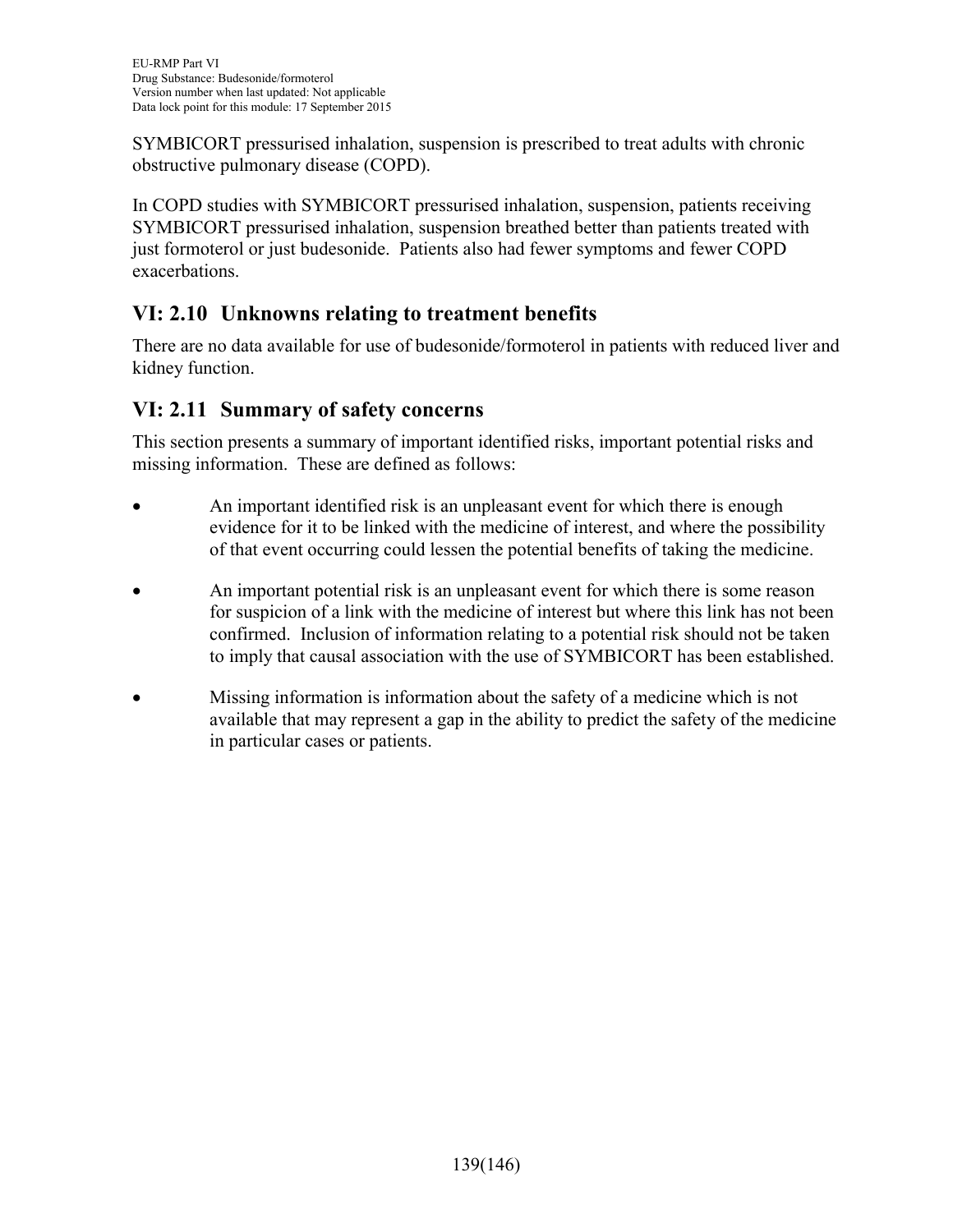| <b>Risk</b>                                                                                                                                                                      | What is known                                                                                                                                                                                                                                                                                                                                                                                                                                                                                                                  | Preventability                                                                                                                                                                                                                                                                                                                                       |
|----------------------------------------------------------------------------------------------------------------------------------------------------------------------------------|--------------------------------------------------------------------------------------------------------------------------------------------------------------------------------------------------------------------------------------------------------------------------------------------------------------------------------------------------------------------------------------------------------------------------------------------------------------------------------------------------------------------------------|------------------------------------------------------------------------------------------------------------------------------------------------------------------------------------------------------------------------------------------------------------------------------------------------------------------------------------------------------|
| Heart problems due to<br>formoterol (which belongs to a<br>class of drugs called long-acting<br>adrenergic beta <sub>2</sub> -receptor<br>agonists or LABAs)                     | Formoterol is a LABA and<br>shares the actions of this class of<br>'bronchodilators'.<br>Palpitations (awareness of the<br>heart beating) have been<br>reported commonly with<br>budesonide/formoterol<br>(affecting less than 1 in 10)<br>people), fast heartbeat<br>uncommonly (affecting less than<br>1 in 100 people), uneven heart<br>beat rarely (may affect up to 1 in<br>1000 people)., and chest pain or<br>tightness in the chest (angina<br>pectoris) very rarely (affecting<br>less than $1$ in $10,000$ people)   | Patients should talk to their<br>doctor or pharmacist before<br>using SYMBICORT if they<br>have:<br>- high blood pressure, or have<br>ever had a heart problem<br>(including an uneven heartbeat,<br>a very fast pulse, narrowing of<br>the arteries or heart failure);<br>- problems with the thyroid<br>- low levels of potassium in the<br>blood. |
| Drug allergy is an excessive,<br>undesirable (damaging,<br>discomfort-producing and<br>sometimes fatal) reaction<br>produced by the body's normal<br>defences (ie immune system) | Drug allergic reactions are<br>similar to allergic reactions<br>resulting from food and other<br>substances that we ingest. An<br>individual's genetic make-up<br>helps determine what they are<br>allergic to and the severity of<br>their allergies. Allergic<br>reactions can be mild or deadly.<br>Mild reactions include itching,<br>rash, and hives. More serious<br>reactions involve swelling of<br>lips, tongue, and difficulty<br>breathing. Any drug or a<br>component in a drug can cause<br>an allergic reaction. | Patients that are allergic to<br>budesonide, formoterol, or any<br>of the ingredients of<br>SYMBICORT should tell their<br>doctor. Other medications may<br>be prescribed.                                                                                                                                                                           |

#### **Table VI-18 Important identified risks**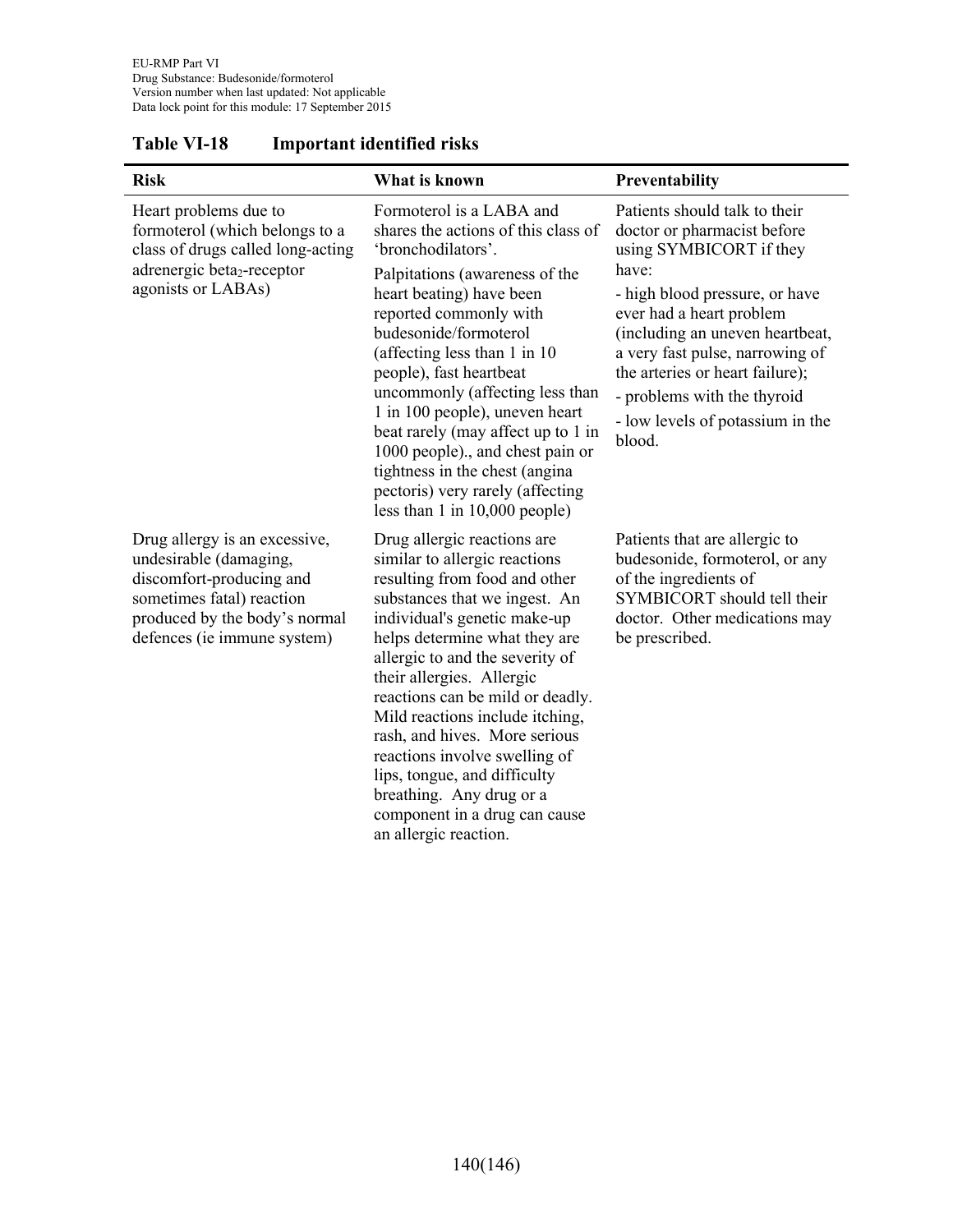| <b>Risk</b>                                                                                                                                       | What is known                                                                                                                                                                                                                                           | <b>Preventability</b> |
|---------------------------------------------------------------------------------------------------------------------------------------------------|---------------------------------------------------------------------------------------------------------------------------------------------------------------------------------------------------------------------------------------------------------|-----------------------|
| Temporary narrowing of the<br>airways (paradoxical<br>bronchospasm) that occurs<br>suddenly, leading to difficulties<br>in breathing or wheezing. | As with other inhalation<br>therapy, a temporary narrowing<br>of the airways may occur rarely<br>after inhaling SYMBICORT,<br>with an immediate increase in<br>wheezing, shortness of breath<br>and cough after dosing.<br>Paradoxical bronchospasm was | None known.           |
|                                                                                                                                                   | reported very rarely in patients<br>taking budesonide/formoterol<br>(may affect up to 1 in $10,000$ )<br>people).                                                                                                                                       |                       |
|                                                                                                                                                   | If this occurs, patients should<br>contact their doctor immediately<br>as they may need to have their<br>treatment changed.                                                                                                                             |                       |

#### **Table VI-18 Important identified risks**

#### **Table VI-19 Important potential risks**

| <b>Risk</b>                                                                                                     | What is known                                                                                                                                                                                                                                          |
|-----------------------------------------------------------------------------------------------------------------|--------------------------------------------------------------------------------------------------------------------------------------------------------------------------------------------------------------------------------------------------------|
| Off-label use of SYMBICORT pressurised<br>inhalation, suspension for the treatment of asthma                    | SYMBICORT pressurised inhalation, suspension<br>is not approved for use in asthma within the EU.<br>It has been approved for use in asthma outside of<br>the EU.                                                                                       |
| Off-label use of SYMBICORT pressurised<br>inhalation, suspension as maintenance and<br>reliever therapy (SMART) | SYMBICORT TURBUHALER is approved for<br>the treatment of asthma as SYMBICORT<br>SMART, based upon it being shown to be<br>effective and safe. The SYMBICORT SMART<br>dosing has not been studied with SYMBICORT<br>pressurised inhalation, suspension. |

There is no missing information with regard to the approved use of SYMBICORT pressurised inhalation, suspension that is considered to be a safety concern.

## **VI: 2.12 Summary of additional risk minimisation measures by safety concern**

All medicines have a Summary of Product Characteristics that provides physicians, pharmacists, and other health care professionals with details on how to use the medicine, and also describes the risks and recommendations for minimising them. Information for patients